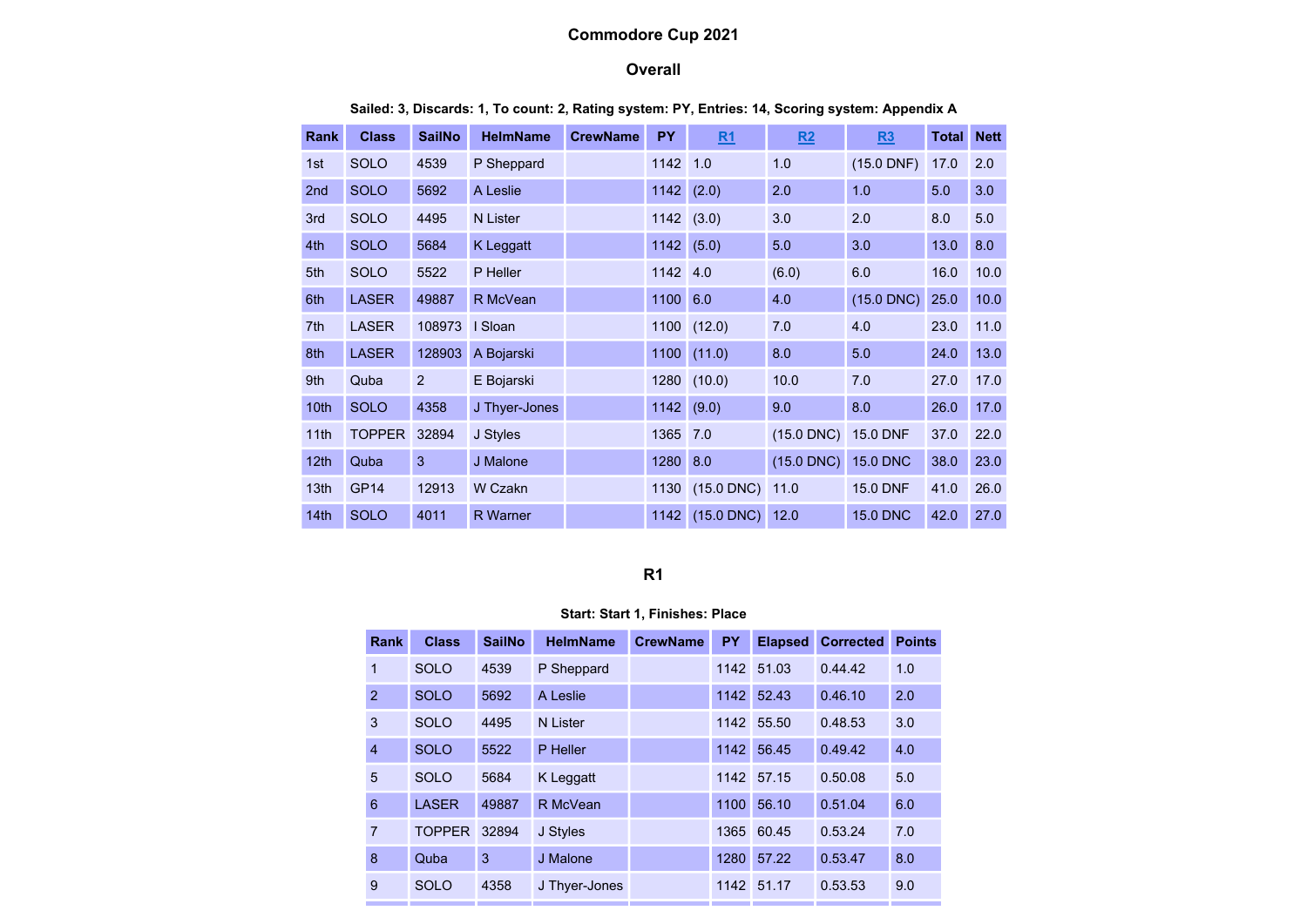| <b>Rank</b> | <b>Class</b> | <b>SailNo</b>  | <b>HelmName</b>   | CrewName PY |            | <b>Elapsed Corrected Points</b> |      |
|-------------|--------------|----------------|-------------------|-------------|------------|---------------------------------|------|
| 10          | Quba         | $2^{\circ}$    | E Bojarski        |             | 1280 57.30 | 0.53.54                         | 10.0 |
| 11          | LASER        |                | 128903 A Bojarski |             | 1100 59.59 | 0.54.32                         | 11.0 |
| 12          | <b>LASER</b> | 108973   Sloan |                   |             | 1100 52.32 | 0.57.19                         | 12.0 |

# R2

### Start: Start 1, Finishes: Place

| <b>Rank</b>     | <b>Class</b> | <b>SailNo</b> | <b>HelmName</b> | <b>CrewName</b> | <b>PY</b> | <b>Elapsed</b> | <b>Corrected</b> | <b>Points</b> |
|-----------------|--------------|---------------|-----------------|-----------------|-----------|----------------|------------------|---------------|
| 1               | <b>SOLO</b>  | 4539          | P Sheppard      |                 | 1142      | 45.03          | 0.39.27          | 1.0           |
| $\overline{2}$  | <b>SOLO</b>  | 5692          | A Leslie        |                 | 1142      | 47.20          | 0.41.27          | 2.0           |
| 3               | <b>SOLO</b>  | 4495          | <b>N</b> Lister |                 | 1142      | 49.08          | 0.43.01          | 3.0           |
| $\overline{4}$  | <b>LASER</b> | 49887         | R McVean        |                 | 1100      | 49.29          | 0.44.59          | 4.0           |
| 5               | <b>SOLO</b>  | 5684          | K Leggatt       |                 | 1142      | 51.46          | 0.45.20          | 5.0           |
| $6\phantom{1}6$ | <b>SOLO</b>  | 5522          | P Heller        |                 | 1142      | 45.36          | 0.47.55          | 6.0           |
| $\overline{7}$  | LASER        | 108973        | I Sloan         |                 | 1100      | 53.55          | 0.49.01          | 7.0           |
| 8               | <b>LASER</b> | 128903        | A Bojarski      |                 | 1100      | 45.50          | 0.50.00          | 8.0           |
| 9               | <b>SOLO</b>  | 4358          | J Thyer-Jones   |                 | 1142      | 50.52          | 0.53.27          | 9.0           |
| 10              | Quba         | 2             | E Bojarski      |                 | 1280      | 52.20          | 1.01.20          | 10.0          |
| 11              | <b>GP14</b>  | 12913         | W Czakn         |                 | 1130      | 47.28          | 1.03.01          | 11.0          |
| 12              | <b>SOLO</b>  | 4011          | <b>R</b> Warner |                 | 1142      | 53.30          | 1.10.16          | 12.0          |

R3

### Start: Start 1, Finishes: Place

| Rank           | <b>Class</b> | <b>SailNo</b> | <b>HelmName</b> | <b>CrewName</b> | <b>PY</b> | <b>Elapsed</b> | <b>Corrected</b> | <b>Points</b> |
|----------------|--------------|---------------|-----------------|-----------------|-----------|----------------|------------------|---------------|
| $\overline{1}$ | <b>SOLO</b>  | 5692          | A Leslie        |                 | 1142      | 57.59          | 0.50.46          | 1.0           |
| $\overline{2}$ | <b>SOLO</b>  | 4495          | <b>N</b> Lister |                 | 1142      | 60.36          | 0.53.04          | 2.0           |
| 3              | <b>SOLO</b>  | 5684          | K Leggatt       |                 | 1142      | 65.30          | 0.57.21          | 3.0           |
| $\overline{4}$ | <b>LASER</b> | 108973        | I Sloan         |                 | 1100      | 65.20          | 0.59.24          | 4.0           |
| 5              | <b>LASER</b> | 128903        | A Bojarski      |                 | 1100      | 65.30          | 0.59.33          | 5.0           |
| 6              | <b>SOLO</b>  | 5522          | P Heller        |                 | 1142      | 58.10          | 1.01.07          | 6.0           |
| $\overline{7}$ | Quba         | 2             | E Bojarski      |                 | 1280      | 67.25          | 1.03.12          | 7.0           |
| 8              | <b>SOLO</b>  | 4358          | J Thyer-Jones   |                 | 1142      | 62.08          | 1.05.17          | 8.0           |